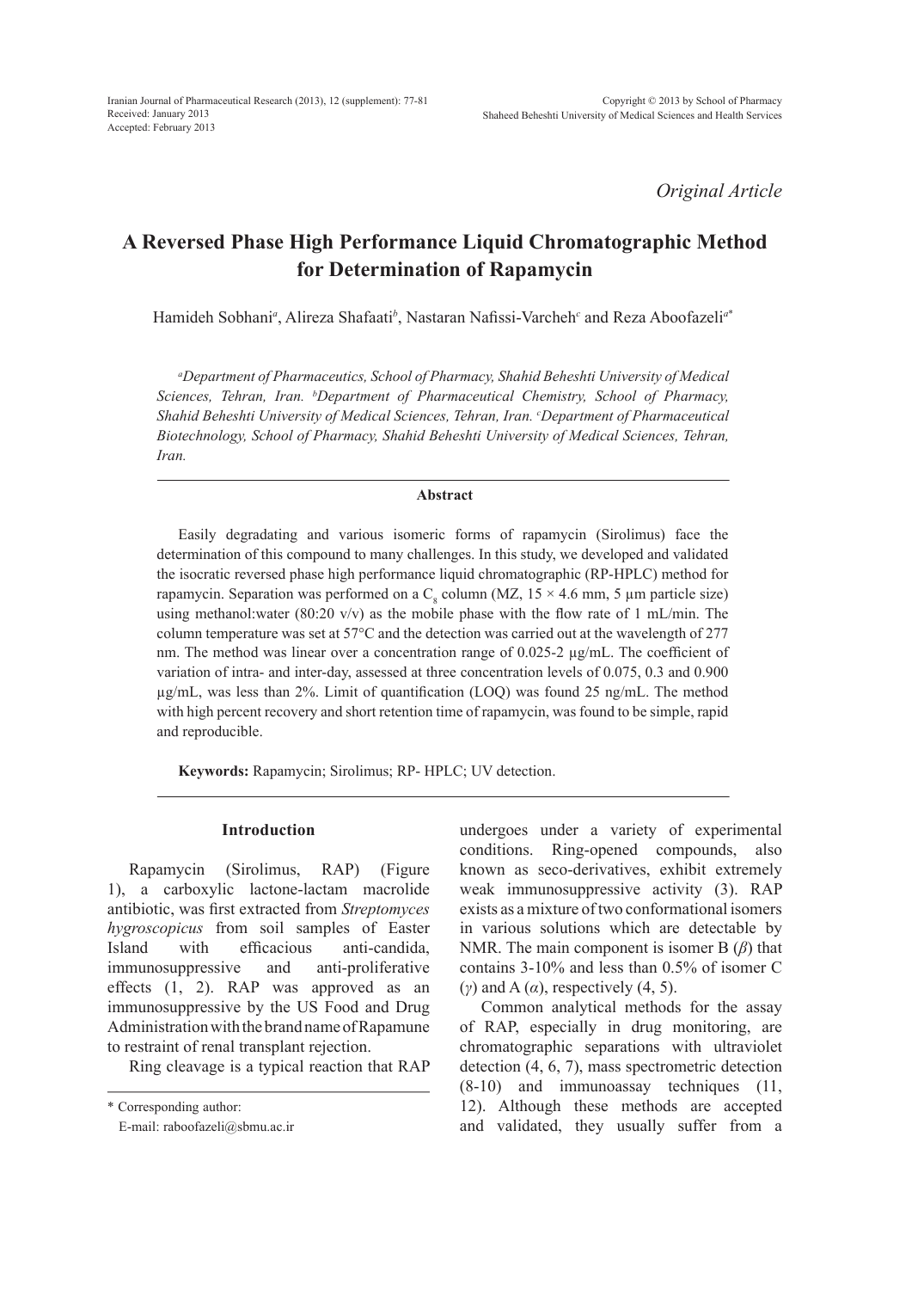

**Figure 1.** Chemical structure of rapamycin.

long analysis time or involve equipment (HPLC-MS) not commonly available. On the other hand, feasible, and robust analytical methods are demanded for the assay of RAP in pharmaceutical dosage forms. No report was found in the literature dealing with the determination of RAP in our specifically developed nanoemulsion-based formulations. Thus, in order to fulfill the growing needs on such an analytical method for RAP quality control, we developed and validated a reliable HPLC technique with the potential use for the analysis of the drug when solubilized in the oil phase of o/w nanoemulsion formulations.

## **Experimental**

## *Materials*

HPLC grade methanol, Tween 20 and Triacetin were purchased from Merck Chemical Company (Darmstadt, Germany). Water was prepared by a Millipore Milli-Q Plus Water Purification System. RAP (Batch SIRLI0012) was provided by Zahravi Pharmaceutical Company (Zahravi, Iran). Transcutol was gifted from Gattefosse Company (Gattefosse, France). All other reagents used were of analytical grade.

#### *Chromatographic system and conditions*

Chromatographic analysis was performed on Knauer HPLC system (Germany), consisting of a pump (Smartline 1000), UV detector (Smartline 2500) and software (Chromgate V3.1.7). A reversed phase  $C_8$  (MZ, 15  $\times$  4.6 mm, 5 µm particle size, MZ Analysentechnik GmbH, Germany) was used for the separation. A proper guard column  $(C_8, 5 \mu m)$  particle size) was also applied. Mobile phase was a mixture of methanol:water (80:20 v/v) which was freshly prepared and degassed each day. Column temperature was set at 57°C (Knauer, Germany). The injection of the samples was performed on a Reodyne injector equipped with a 20 µL loop. UV detector was set at 277 nm.

#### *Standard preparation*

A standard stock solution of RAP with the concentration of 10 µg/mL was prepared by dissolving RAP in methanol. The obtained solution was stored at - 20°C. All other solutions (including those used for the construction of the calibration curve and the preparation of quality control samples) were prepared by the dilution of the stock solution with appropriate amount of the methanol.

#### *Sample preparation*

RAP-loaded nanoemulsion (NE) containing Tween 20 as surfactant, triacetin as oil, 2-propanol and transcutol as co-surfactants with the drug content of 1 mg/mL was prepared by mixing the appropriate amounts of each component. A blank formulation was also prepared to evaluate the possible interferences of the NE base. NE mixtures were diluted 1000 times by adding proper portions of mobile phase to the mixtures, before analysis.

## *Degradation product*

In the course of our study, we prepared NE formulation containing RAP, mixed them with NaCl 0.9% w/v solution containing 0.05% w/v Tween 80, and kept them at 37°C for a week. The mixture were then diluted as described in sample preparation and subjected to the HPLC method.

## *Method validation*

Method validation was performed according to the accepted guidelines (13-15). Briefly, precision, intra- and inter-day variations,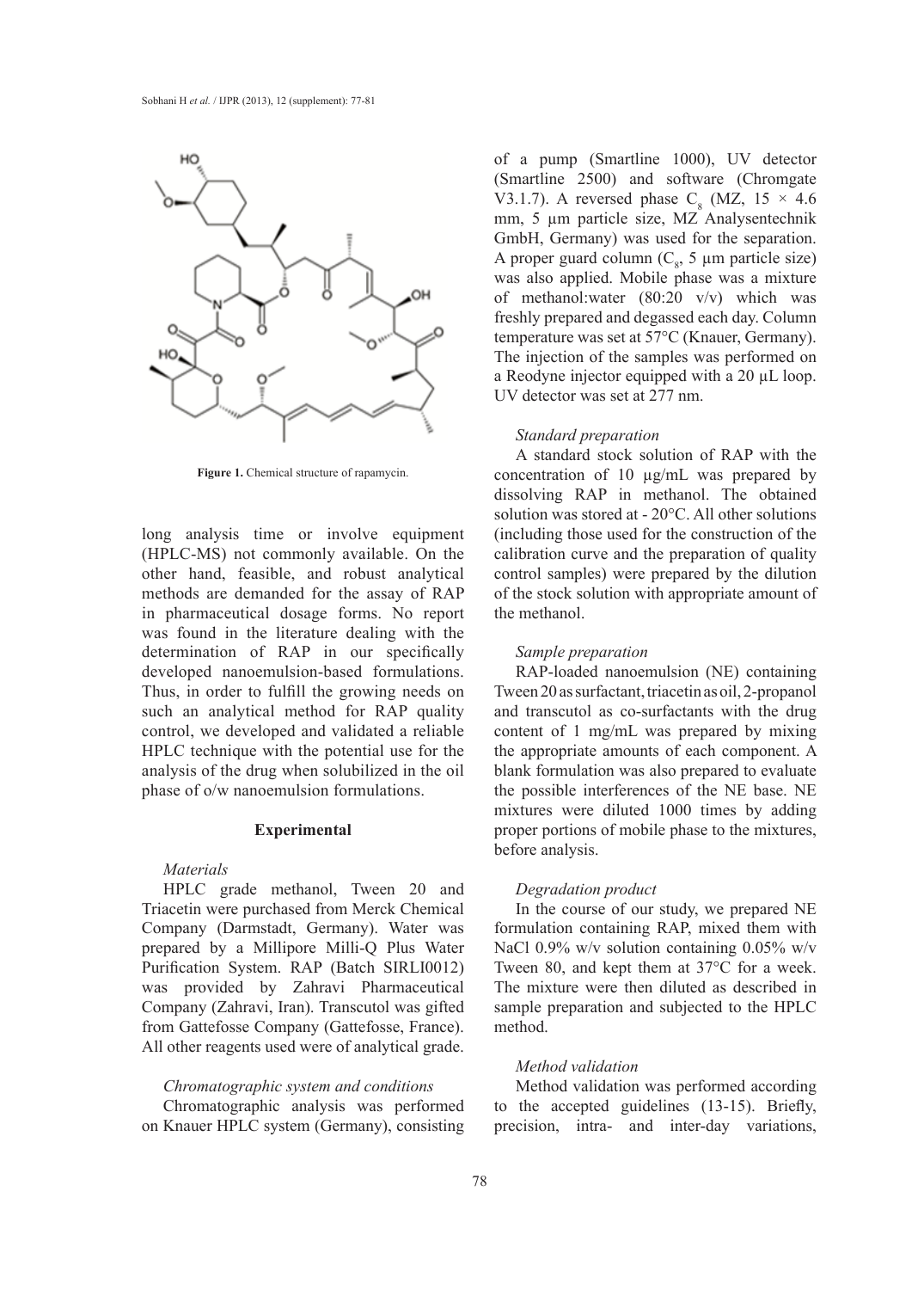

**Figure 2.** HPLC chromatograms showing the separation of RAP isomers (*α, β* and *γ*) in a standard solution of RAP in methanol.

linearity over a specified concentration range and accuracy (measured as percent recovery) were assessed. Linearity was evaluated over a concentration of range of 0.025-2.000 µg/mL at seven different concentration levels. Precision of the method was assessed by the repeated analysis (10 injections) of a solution containing 1 µg/mL of RAP. Inter and intra-day variations and percentage of recovery were determined by six successive injections of three concentration levels (0.075, 0.3 and 0.900 µg/mL) of the drug. Inter-day variation was defined by the repeated analyses performed on three different days and described as the relative standard deviations (RSDs) for each concentration level.

## **Results and Discussion**

RAP, an immunosuppressive and antiproliferative drug, is chemically a hydrophobic molecule with very low water solubility (2.6 µg/mL) and no ionizable functional groups over a wide pH range (4). RAP forms two isomeric  $\beta$  and  $\gamma$  forms in different solvents like acetone, chloroform, dichloromethane and ethyl alcohol (5). Therefore, it is necessary to ensure that analytical method is capable of separating isomeric mixtures. Chromatographic techniques, especially HPLC, were considered as the first choice for RAP analysis. However, as mentioned earlier, HPLC methods usually suffer from long analysis time or involve equipment (*i.e.*, HPLC-MS) not commonly available.

The aim of the main project was to use nanoemulsion as an efficient vehicle for the delivery of RAP. As the first step, we specifically developed our laboratory nanoemulsion formulations loaded with RAP, using appropriate surfactant, oil and cosurfactants. Therefore, the present study was planned to set up an HPLC method potentially capable of analyzing the solubilized drug in the nanoemulsion vehicle. Literature review also showed no reports for the determination of RAP in our specifically developed nanoemulsion formulations.

Initial attempts were made on  $C_{18}$  and  $C_8$ columns to obtain an efficient separation of the analytes, practical retention times and good peak shapes. Separation performed on a  $C_{18}$  column showed longer analysis time (more than 10 min) and consumed larger amounts of the organic modifier. The same results have been reported in previously published works (4, 6, 7). Results obtained from the preliminary study in this research revealed that the application of a  $C_8$  column with less hydrophobic characteristic was advantageous over a  $C_{18}$  column, such that the need for methanol as the organic modifier, as well as analysis time were both reduced. Thus, separation process was performed on an  $MZ-C_8$  column which resulted in reasonable retention times and successful separation of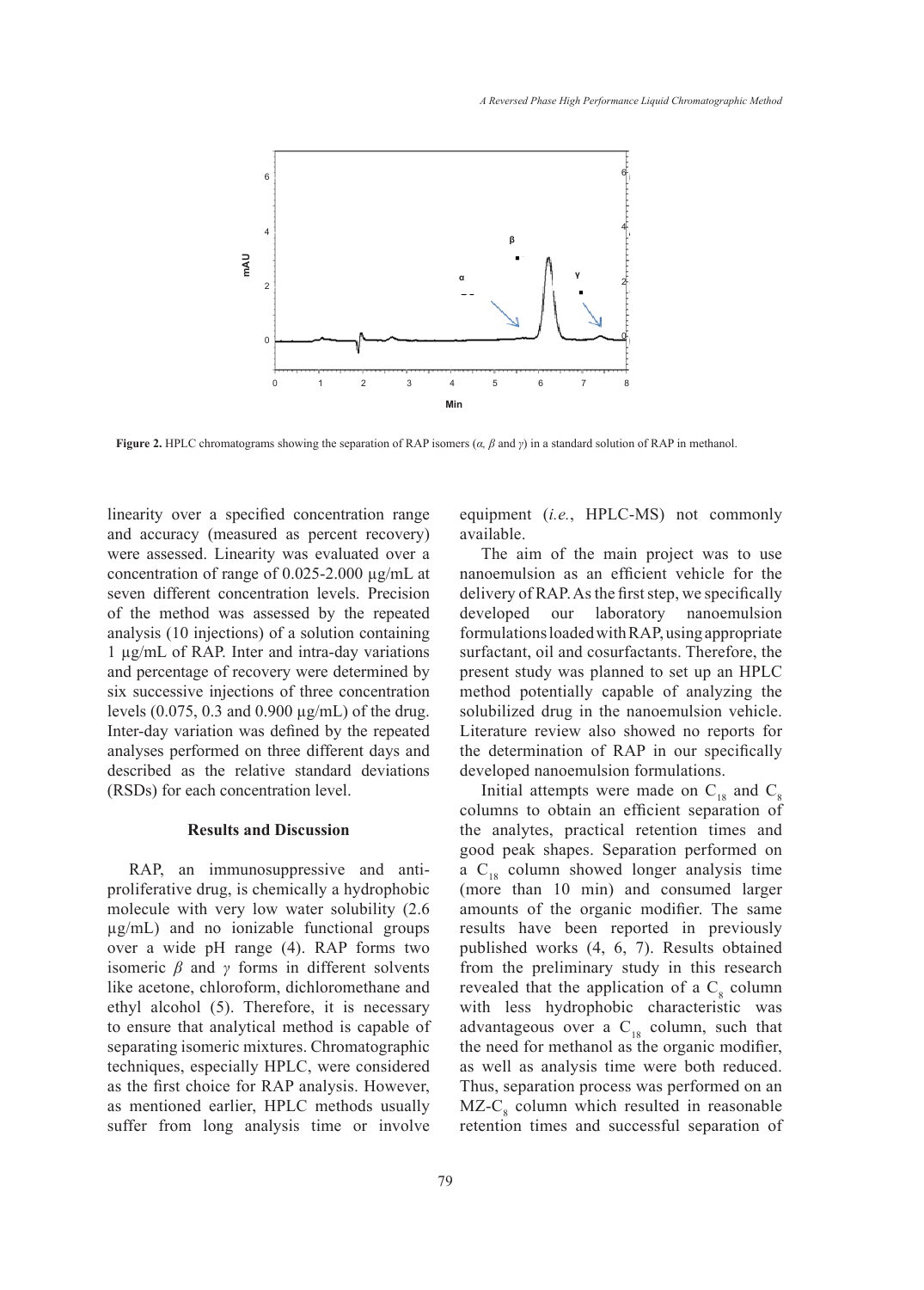

**Figure 3.** HPLC chromatograms showing: (A) a blank formulation of nanoemulsion diluted with the mobile phase and (B) a RAP-loaded nanoemulsion after one week incubation at 37<sup>°</sup>C (D shows the degradation product of RAP).

the analytes. The pH of the aqueous portion of the mobile phase was not considered as an important factor since the drug has no ionizable functional groups within the pH range of 1-10 (4).

Methanol was preferred over acetonitrile as an organic phase, since by using methanol, better peak shapes and shorter retention times were obtained. Under optimum chromatographic conditions, tailing factors were found to be 1.12. Figure 2 shows a typical HPLC chromatogram obtained after the injection of a standard solution of RAP.

The proposed method was fully validated according to international guidelines (13-15). Blank nanoemulsion was prepared and diluted with methanol (1000 times) and analyzed by the

proposed method (Figure 3a). No interfering peak was observed, suggesting the specificity of the method and its suitability for the routine quality control analyses. Adequate resolution between the peaks relevant to RAP beta-isomer (Figure 2) and RAP degradation product (D in Figure 3b) was also observed. Linear relationship was obtained between the analyte peak area and the corresponding concentrations over a wide range of 0.025-2.000  $\mu$ g/mL (R<sup>2</sup> = 0.999,  $Y = 54.512x - 359.41$ ) (Figure 4). The value of the relative standard deviation (RSD) for the precision assessment was calculated to be  $0.93\%$  (n = 10). The results expressed as RSDs, obtained from intra- and inter- day assessment (presented as percent of recovery) are given in Table 1 and the results of accuracy



Figure 4. Linear relationship obtained between the analyte peak area and RAP concentrations over a range of 0.025-2.000 µg/mL.